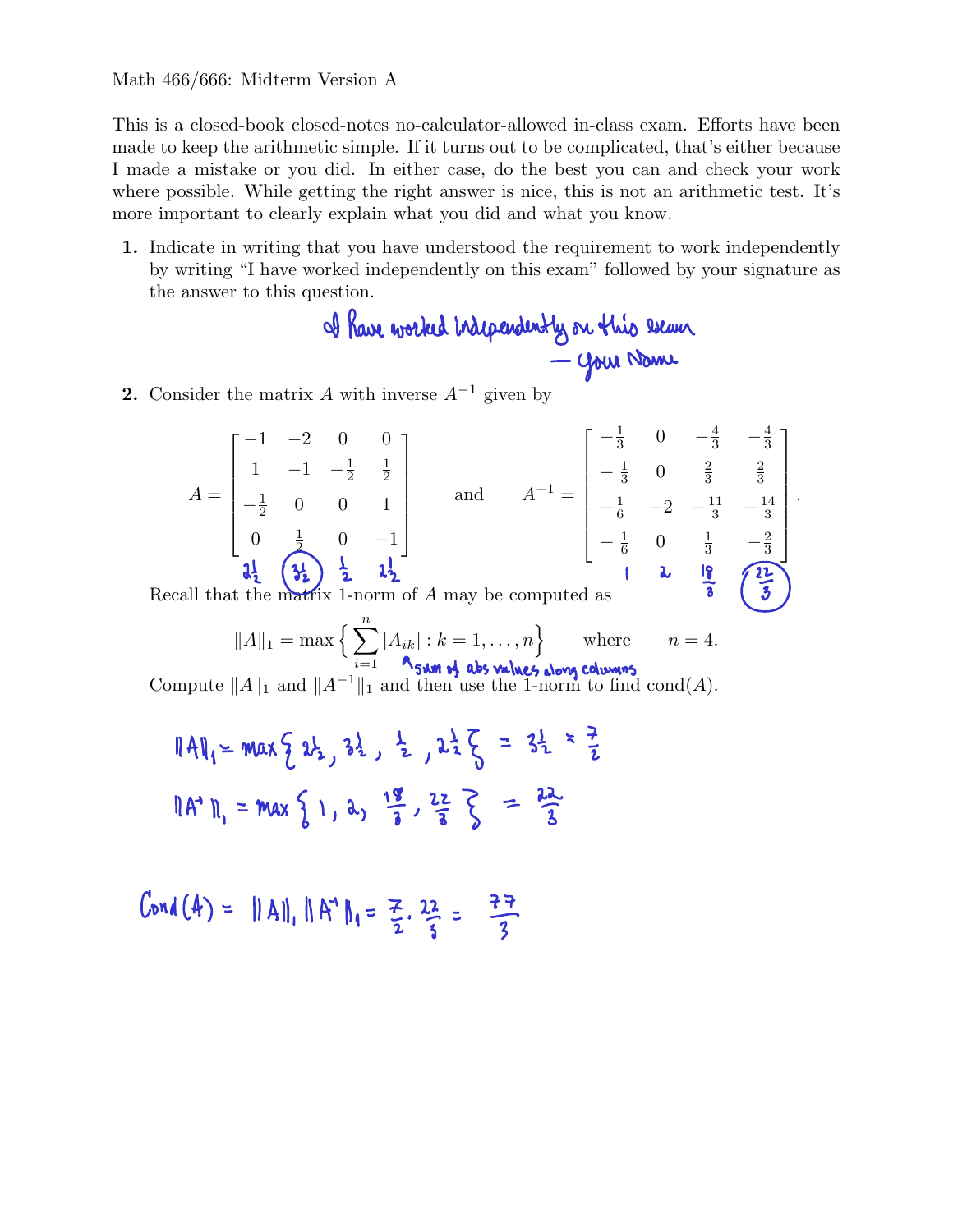$\epsilon$ 

3. Let  $f: \mathbf{R} \to \mathbf{R}$  be a twice continuously differentiable function such that  $f(\alpha) = 0$  and  $f'(\alpha) \neq 0$ . Explain why Newton's method, given by

$$
x_{n+1} = x_n - \frac{f(x)}{f'(x)}
$$
 where  $x_0$  is an initial approximation

is quadratically convergent. That is, provided  $x_0$  is sufficiently close to  $\alpha$  prove there exists a constant  $M$  such that

 $|e_{n+1}| \le M |e_n|^2$  where  $e_n = x_n - \alpha$  for  $n = 0, 1, 2, ....$ 

By Taylor's theorem  
\n
$$
D = f(x) = f(x_{n} - e_{n}) = f(x_{n}) - e_{n}f'(x_{n}) + \frac{e_{n}^{2}}{2}f''(\xi_{n})
$$
\nwhere  $\xi_{n}$  is between  $x_{n}$  and  $\alpha$ .

Thus, dividing by 
$$
f(z_w)
$$
 yields  
\n
$$
0 = \left(\frac{f(z_w)}{f'(z_w)}\right) = en + \frac{e^z}{2} = \frac{f''(\xi_v)}{1}
$$
\n
$$
y = \frac{f'''(z_w)}{2}
$$

$$
e_{n+1} = 2c_{n+1} - d = x_n - \frac{f(a_n)}{f'(a_n)} - d = e_n - \frac{f(a_n)}{f'(a_n)}
$$
  
\n
$$
b_f \tan \theta v
$$
  
\n
$$
= e_n - \left( e_n - \frac{e_n^2}{2} \frac{f'(f_n)}{f'(a_n)} \right) = \left( \frac{f''(f_n)}{2f'(a_n)} \right) e_n^2
$$
  
\nThe only thing left is to bound by a constant...

4. Explain why it is sometimes said the number of correct significant digits approximately doubles with each iteration when using Newton's method.

We have 
$$
|e_{n+1}| \le M |e_{n}|^2
$$
 Suppose  $|e_{n}| \approx 10^{-k}$  then  
\n $|e_{n+1}| \le M (10^{-k})^2 = M \cdot 10^{-2k}$  Suppose  $N = 10^P$  than  $|e_{n+1}| \le 10^{P-2k}$   
\n $14 k$  is very big compared to p. then p-2k  $\approx -2k$  and k- $w=1$   
\n $16 k$  very big other. The sequence has iterated for 2500e, time.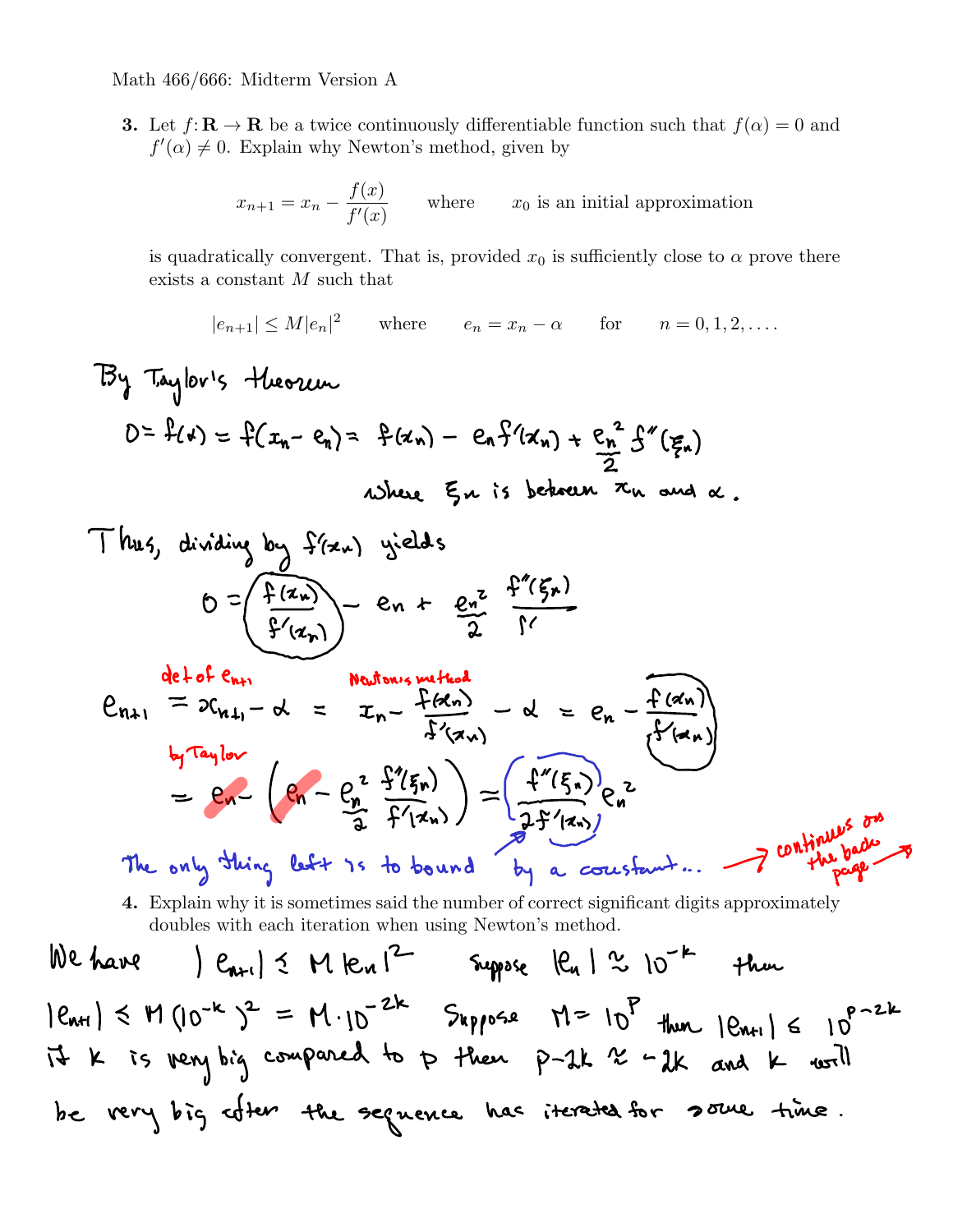Prof 4 quadratic convergence of Newton's method continues... Since  $f'(d) \neq 0$  there is a s-neighbor hood of  $K$ such that  $f'(x) \neq 0$  for all  $|x-\alpha| \leq \delta$ . define  $B = min \{1\}^{\prime}(x) | : |x - \alpha| \leq s \leq > 0$ For the same & define  $A = max \{ |f''(x)| : |p-1| \leq 5 \} < \infty$ Therefore if  $\{x_n - \alpha\} \leq \epsilon$  and  $|\xi_n - \alpha| \leq \delta$  then  $|e_{n+1}| \leq \frac{A}{2R} |e_n|^2$ Need to make Sure that  $|e_{n+1}| < |e_n|$  so that it  $7x_{b} - 3$  (28 then also  $x_{i} - 3$ )  $58$  and so for th... To do this not e that  $\frac{1e_{n+1}}{16}$   $\frac{A}{16}$   $|e_{n}|$   $|e_{n}|$ 4 need this less than 1 so the estimate Need can propagate for ward...  $\frac{A}{2B}$   $|e_{o}|$  < 1 AB ' "I :<br>So if to is close enough to d such that  $|x_{0}-\alpha| < min_{\alpha}(\delta, \frac{2B}{4})$ then the Newton's method courages quadratically...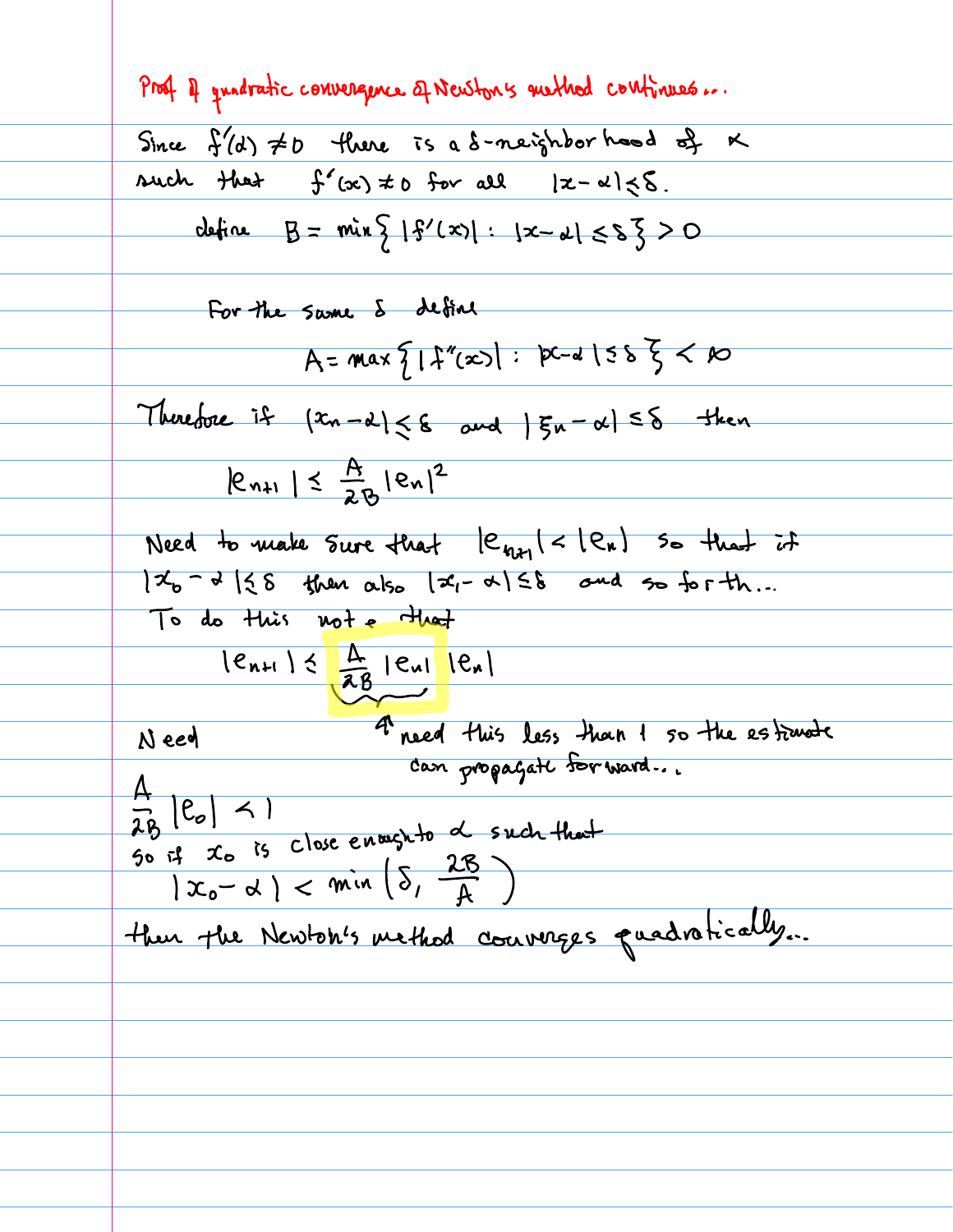- 5. Given a unit vector  $v \in \mathbb{R}^n$  the corresponding Hausholder reflector is  $H = I 2vv^T$ .
- Show that H is an orthogonal matrix.<br> $H^T \approx (\pm \sqrt{2}v)^T = \pm T (\sqrt{2}v)^T$  $=$   $\Gamma$ <sup>T</sup> - 2  $V$ <sup>T</sup> $V$ <sup>T</sup> =  $\Gamma$  - 2  $V$ Thus  $H^T = H$  and  $H$  is symmetric...  $H^TH = (1 - 2v\sqrt{1})(1 - 2v\sqrt{1}) = I - 2v\sqrt{1} - 2v\sqrt{1} + 4\sqrt{1}v\sqrt{1}$  $= I - 4v\overline{v} + 4v\overline{v} = T$ 6. Factor the matrix
	- $A =$  $\begin{bmatrix} 1 & 2 \\ 3 & 4 \end{bmatrix}$
	- as  $A = LU$  where L is lower triangular and U is upper triangular.
	- Thus  $U = \begin{bmatrix} 1 & 2 \\ 0 & -2 \end{bmatrix}$  and  $L = \begin{bmatrix} 1 & 0 \\ 3 & 1 \end{bmatrix}$

7. Consider a hypothetical computer which performs all arithmetic in decimal using round-to-the-nearest with 7 significant digits. Let  $x = 1.437592$  and  $y = 1.431256$ . Find the value of  $z = x - y$  as calculated by the computer and explain how many digits of precision were lost when performing the calculation.

$$
1.437592
$$
  
\n $2 = 0.006336$   
\n3 digits tancelled so 3 digits of peration were left.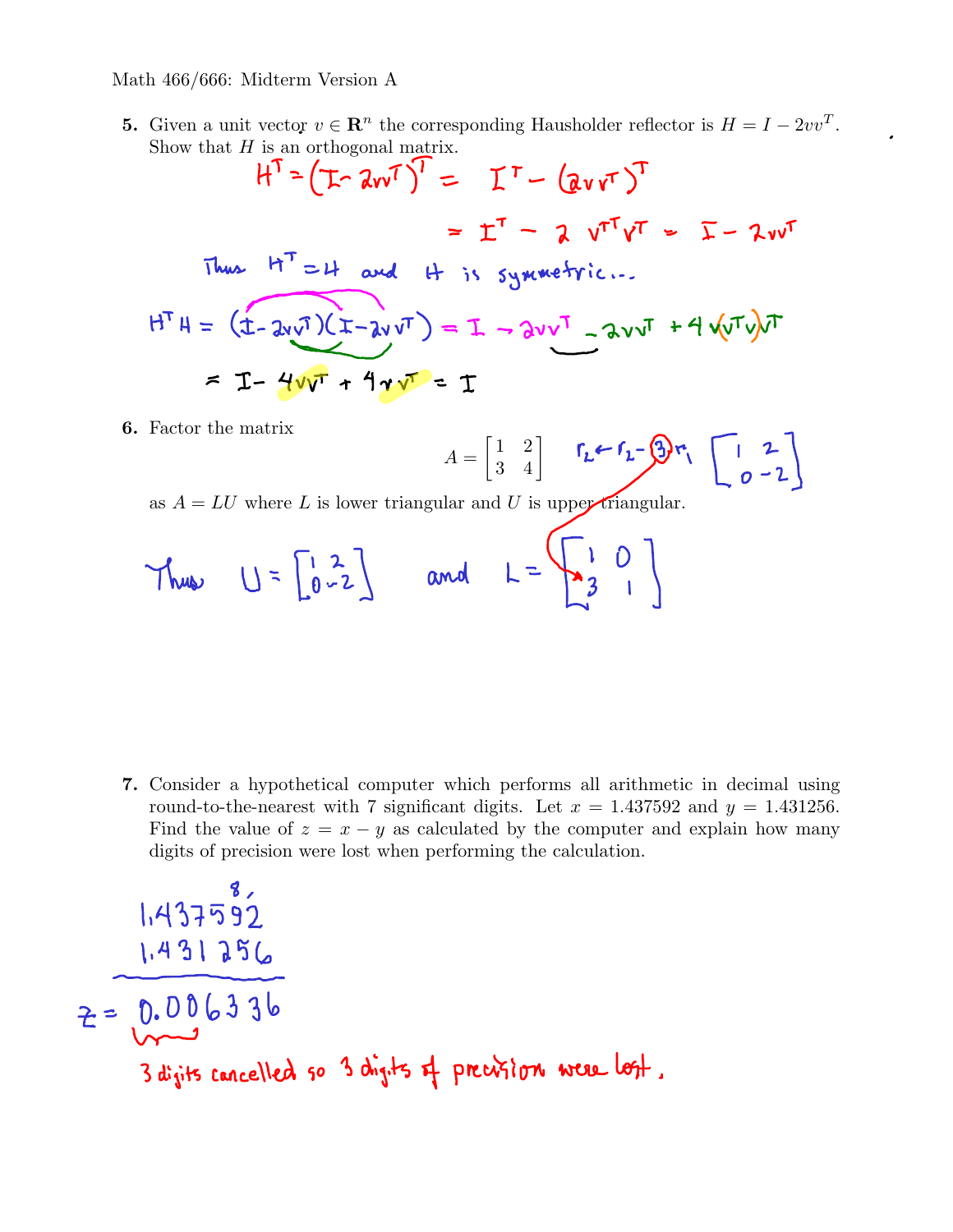8. If you are enrolled in Math 466 prove one of the following theorems; if you are enrolled in Math 666 prove both of them:

Proposition 6.3 All eigenvalues of Hermitian matrices are real.

Proposition 6.4 Eigenvectors corresponding to distinct eigenvalues of Hermitian matrices must be orthogonal.

Proof of Proposition 6.3 Viet 2 be au cigurature avoit rigouvector 20  $\sqrt{Ax = \lambda x}$  )  $\lambda$  real means  $\lambda = \lambda$ . Thus  $\bar{x} \cdot A x = Ax \cdot \bar{x} = (Ax)^{1} \bar{x}$  $= \alpha^T A^T \tilde{x} = \alpha^T A^H \tilde{x}$  $= x^{T} \overline{Ax} = x \cdot \overline{Ax}$ Thus  $\bar{x} \cdot Ax = x \cdot Ax \cdot x$ Since  $x \in \mathbb{C}^n$ is not gero, then  $\widetilde{\mathbf{x}} \cdot \lambda \mathbf{x} = \mathbf{x} \cdot \lambda \mathbf{x}$  $2c \cdot \overline{x} > 0$  $\lambda$   $\overline{x}$  or  $\lambda$   $\overline{x}$   $\overline{x}$  $\mathbb{R}$   $||x||^2$  $2=\widehat{2}$  $\lambda$  is real ...  $50^{\circ}$ Proof of Prop 6.4 is on the bade